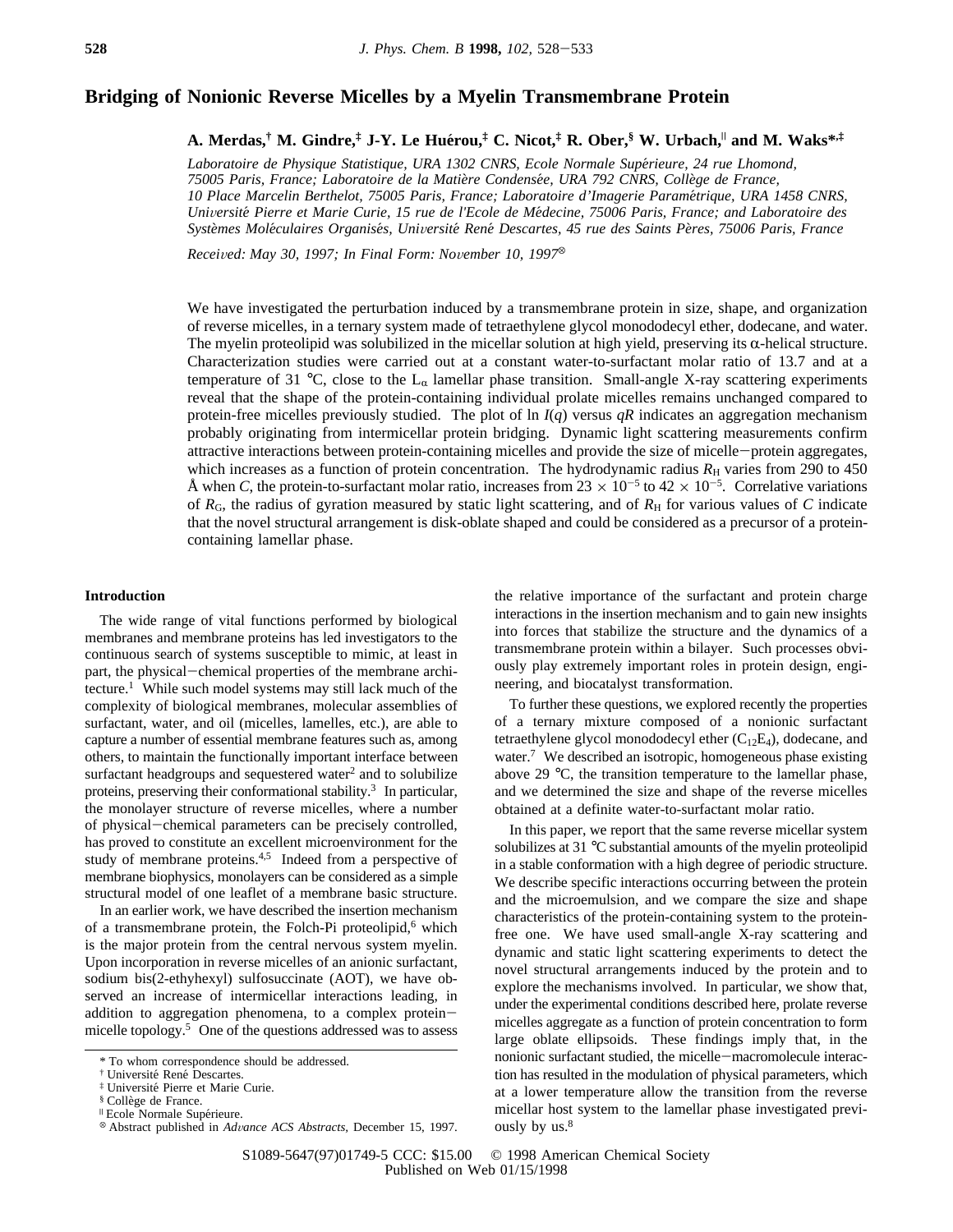### **Material and Methods**

**Chemicals.** Tetraethylene glycol monododecyl ether NI-KKOL BL-4SY (denoted  $C_{12}E_4$ ) was obtained from Nikko Chemicals Co. Ltd. (Tokyo, Japan). Anhydrous dodecane was purchased from Aldrich Chemical Co. (Milwaukee, WI) and isooctane Pro Analysi grade from Merck (Darmstadt, Germany). All other materials were from the highest purity grade available.

**Protein Purification and Incorporation.** The Folch-Pi proteolipid was purified from bovine brain as described elsewhere.9 A slight modification was carried out as follows: after the first isooctane precipitation in a preweighed vessel, the proteolipid was suspended in an excess of dodecane sufficiently large to remove all the remaining traces of isooctane; it was then spinned at 3500 rpm at  $4^{\circ}$ C for 10 min. We have shown that, under the above experimental conditions,  $10-12$ lipids remain tightly bound to one protein molecule; thiol groups are preserved as well as the thioester linkage between thiols and six fatty acid molecules.9 The solubilization of the proteolipid was carried out at 31 °C by adding a weighed amount of the ternary mixture components to the precipitate. A few minutes of sonication at that temperature results in an isotropic, optically clear solution, ready for spectroscopic measurements.

**Sample Preparation.** All samples were prepared at 31 °C and at a single molar ratio of water-to-surfactant expressed as  $W_0 = [H_2O]/([C_{12}E_4] - [C_{12}E_4]_{cmc}) = 13.7$ . Since in reverse micelles the critical microemulsion concentration  $[C_{12}E_4]_{\text{cme}}$  at which micelles begin to form is higher than 10 mmol/L, dilution had to be carried out with the continuous phase solvent containing the surfactant at the cmc, so as to maintain the solution equilibrium without removing the surfactant from the micelles. Full experimental details are given in ref 7. Such dilutions have been performed on protein micellar solutions at a defined protein-to-surfactant molar ratio *C* and at a micellar volume fraction  $\Phi$  ranging from 0.1 to 0.03: this procedure ensures that  $C$  and  $W_0$  are kept constant during the experimental procedures.

**Spectroscopic Measurements.** The precise amount of protein incorporated in the micellar solution was determined from absorption measurements on a Cary model 118 spectrophotometer, thermostated at 31 °C. The molar extinction coefficient of the proteolipid was found to be identical with that measured previously (4.05  $\times$  10<sup>4</sup> at 278 nm for a molecular weight of 30 000). The absorption of the protein-free ternary mixture is negligible in the ultraviolet 250-280 nm range. Corrected fluorescence emission spectra were also recorded at 31 °C on a Hitachi 4010 spectrofluorimeter after baseline subtraction and at a  $3-5$  nm bandwidth. Circular dichroism spectra were carried out on a computer-controlled Jouan MARK V dichrograph. Spectra were repetitively scanned in a 0.01 cm cell, averaged, baseline corrected, and converted to mean residue ellipticities [*θ*].

**Small-Angle X-ray Scattering (SAXS).** Samples were filled at 31 °C in Lindeman capillaries of 1 mm diameter and sealed. The X-ray generator was a copper rotating anode machine operating at 40 kV and 25 mA. The X-ray apparent source had dimensions  $0.1$  mm  $\times$   $0.1$  mm. A vertical mirror acts as a total reflector for the  $\lambda_{\text{K}\alpha} = 1.54$  Å wavelength, eliminates shorter wavelengths of the beam, and directs the X-rays on the positive proportional counter. A nickel filter attenuates the  $K\beta$ waves. The dimensions of the beam on the counter are 3 mm vertically and 0.3 mm horizontally. The counter has a window of 3 mm height, a 50 mm useful length, and a 200 *µ*m spatial resolution. The distance between the sample and the counter is 802 mm.10 The SAXS data are analyzed using the general

equation for the scattered intensity derived by Guinier and Fournet<sup>11</sup> as described in ref 7.

From the intensity  $I(q)$  the pair distribution function  $p(r)$ , which is the distance histogram of the particle, is obtained by  $12$ 

$$
p(r) = \frac{1}{2\pi^2} \int_0^\infty I(q)qr\sin(qr)\,\mathrm{d}q\tag{1}
$$

where *q* is the scattering wave vector.

**Dynamic Quasi-Elastic Light Scattering (DQLS).** The experiments were performed using a laboratory-built autocorrelator. The autocorrelation function was measured in 105 points grouped in four zones with different sampling times. This allows a precise determination of both short time and asymptotic behavior of the autocorrelation function in the same run. The correlator was interfaced to a computer allowing the continuous control of the baseline. Due to the low scattering power of some samples, occasional dust particles can seriously disturb the results. This problem was solved by introducing a check procedure: at the end of each run the baseline was calculated and compared to the value measured in the last channel. If the discrepancy was  $> 5 \times 10^{-3}$  of the signal amplitude, the data were rejected; if the discrepancy was under that value, the data were stored in the computer. At least 100 runs per experiment were collected. The autocorrelation function of scattered intensity was fitted with the following expression:

$$
\langle I(t) I(t+\tau) \rangle = 1 + k e^{-2t/\tau}
$$
 (2)

where  $\tau^{-1} = D_c q^2$ .<sup>13</sup>  $D_c$  is the collective diffusion coefficient, and *q* the scattering wave vector is given by

$$
q = \frac{4n\pi}{\lambda} \sin\left(\frac{\theta}{2}\right) \tag{3}
$$

where *n* is the refractive index of the sample and  $\lambda$  is the wavelength of the incident light (5145 Å). The scattering angle *θ* was varied between 30° and 150°. In all the samples studied a two-exponential fit was attempted, where two characteristic times  $\tau_1$  and  $\tau_2$  ( $\tau_2 \ll \tau_1$ ) scale as  $q^{-2}$ .

**Static Light Scattering.** In the absence of interparticle interactions, a comparison of the scattering intensity  $I(q)$  at low and intermediate *q* ranges, incorporating calculated intensities of a simple model, can give valuable indications on the structure of aggregates present in a solution.

For  $qR_G \leq 1$ , the intensity  $I(q)$  can be written as follows:

$$
I(q) \approx 1 - \frac{q^2}{3} R_G^{2} + \dots
$$
 (4)

where  $R_G$  is the radius of gyration of the micellar objects. Although it is possible to measure directly  $I(\theta)$  as function of *θ*, such measurements are complicated by slow drifts in the incident light intensity. This complication can be circumvented by measuring the dissymmetry function  $d\theta$ , defined in eq 5, as the ratio of the intensity of light scattered at complementary angles  $\theta$  and  $180^\circ - \theta$ .

$$
d\theta = \frac{I(\theta)}{I(\pi - \theta)}\tag{5}
$$

From eqs 4 and 5 one obtains

$$
d\theta \approx 1 + \left(\frac{4\pi n}{\lambda}\right)^2 \left(\frac{R_G^2}{3}\right) \cos(\theta) \tag{6}
$$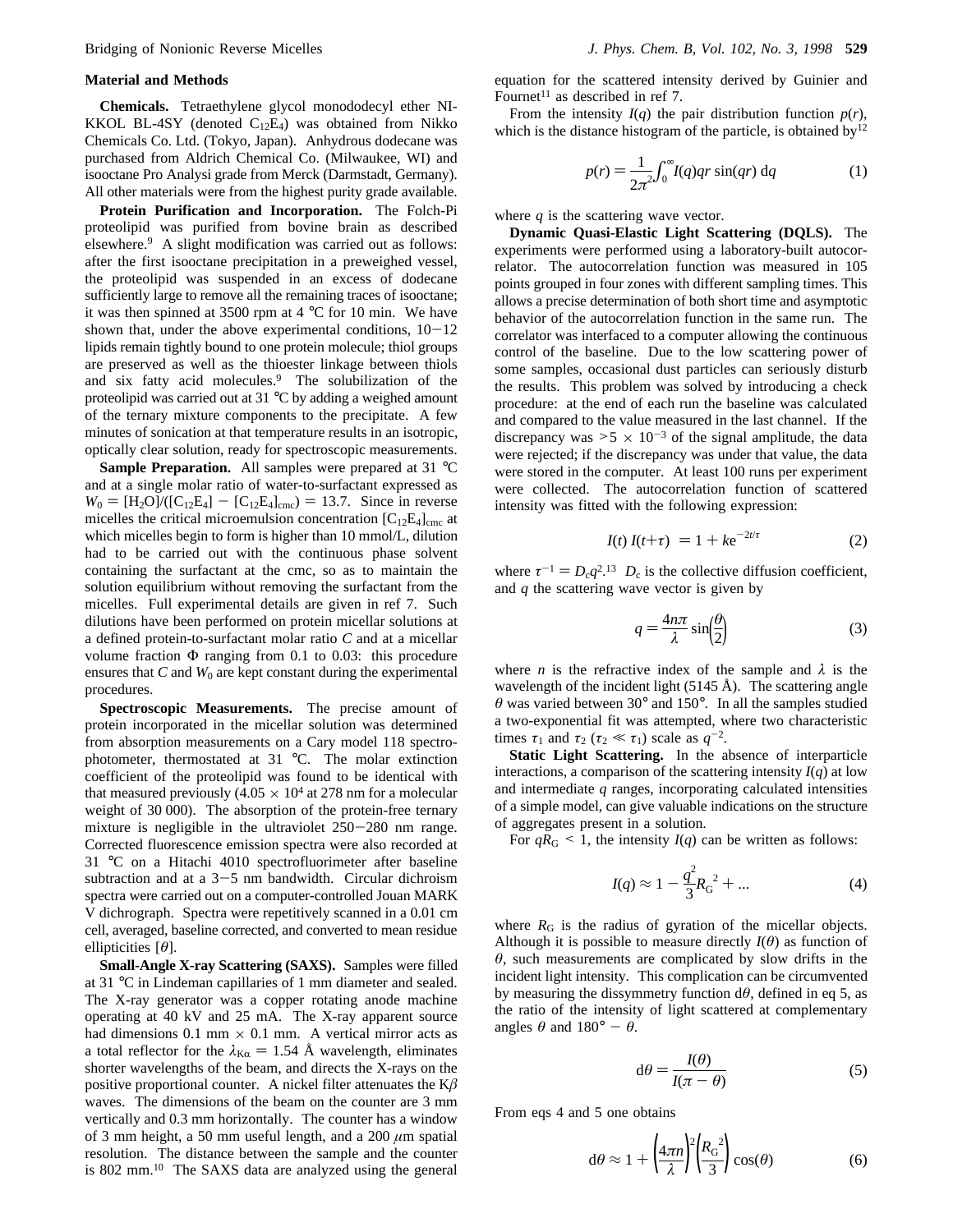

**Figure 1.** Far-UV circular dichroism spectrum of the myelin proteolipid in a micellar solution at a water-to-surfactant molar ratio  $W_0 = 13.7$ . The protein-to-surfactant molar ratio *C* is 8.6  $\times$  10<sup>-5</sup>, the micellar volume fraction  $\Phi = 0.14$ , and the temperature is 31 °C. [ $\theta$ ] represents the mean residue ellipticity in deg  $\text{cm}^2$  dmol<sup>-1</sup>.

From eq 6 a plot of  $d\theta$  as function of  $cos(\theta)$  at low *q* yields a straight line, where the slope is a function of  $R<sub>G</sub>$ . Deviation in the linear dependence of  $d\theta$  becomes appreciable for  $R<sub>G</sub>$  values higher than 600 Å. $^{14}$ 

## **Results and Discussion**

Among the many systems investigated, three-component mixtures of the type nonionic surfactant,  $H_2O$ , oil have attracted our attention because of their versatile phase composition. They self-organize into a large array of well-documented phases (isotropic, multilamellar, cubic, etc.), experimentally delineated by the weight fraction of their components, as well as by temperature variation.15 We have previously explored the oilrich corner of the ternary system  $C_{12}E_4$ , dodecane, and  $H_2O$ phase diagram.7 We have characterized a fluid, isotropic, optically transparent phase existing at a temperature just above the lamellar phase. At 31  $\degree$ C and at a  $W_0$  value of 13.7, the particles behave as spherocylindrical micelles of radius 44  $\pm$ 2.5 Å, an asymmetry of  $6 \pm 2$ , and a hydrodynamic radius,  $R_{\text{H}}$ , in the  $115-120$  Å range. In this report, we compare under the same experimental conditions the characteristics of identical micellar solutions, after myelin proteolipid insertion.

**Spectroscopic Measurements: Protein Insertion.** The myelin protein was solubilized as a lipid-protein complex (proteolipid) in order to preserve its conformational integrity.9 As judged from the ultraviolet absorption spectrum recorded from 450 to 240 nm (not shown), substantial amounts  $(4.2 \times 10^{-4}$ M) of the proteolipid are fully dissolved, with minimal scattering. Interestingly, in reverse micelles of an anionic surfactant (AOT), water, and isooctane,<sup>5</sup> we have reported previously a much lesser solubility of the proteolipid  $(1.5 \times 10^{-4} \text{ M})$ .

Circular dichroism spectra were easily recorded from 250 to 200 nm, due to the very low absorption of the liquid mixture in the far-UV. Figure 1 illustrates a typical far-UV CD spectrum indicative of a structure that is substantially  $\alpha$ -helical. At 222 nm, the ellipticity value is  $-16000$  deg cm<sup>2</sup> dmol<sup>-1</sup>, and calculations<sup>16</sup> yield a value of about 55%  $\alpha$ -helix, the remaining being random with a small content in  $\beta$ -pleated sheet and bends. Although we do not yet know the three-dimensional structure of the Folch-Pi proteolipid in myelin, the measured conformation is compatible with the most recently proposed models of the



Figure 2. X-ray scattering curves at 31 °C. Comparison of experimental data at  $\Phi = 0.06$  for protein-containing ( $\bullet$ ) at  $C = 77 \times 10^{-5}$ and protein-free (O) micelles.  $q^4I(q)$  is plotted versus  $qR$  (*R* is the spherocylinder radius). Both curves are normalized to the same maximal value.

protein, displaying four transbilayer  $\alpha$ -helixes as obtained from theoretical considerations and chemical experiments.17 The insertion of the membrane protein into a nonionic as well as an ionic surfactant system<sup>18</sup> leads to very close conformations. This result is confirmed by fluorescence emission spectra (not shown), which display a maximum at 332 nm (after excitation at 295 nm), indicating that tryptophan fluorophores are shielded from water.

**Micellar Shape and Size.** *SAXS Experiments.* They were performed at a high protein-to-surfactant molar ratio  $C = (77$  $\pm$  5) × 10<sup>-5</sup> and compared to the same experiments carried out with protein-free micellar solutions, at several values of Φ, the micellar volume fraction. Figure 2 shows the plot of  $q^4I(q)$ versus *qR*, where *R* represents the cylinder radius obtained from the fit. The two curves can be superposed (with *R*(proteincontaining micelle)/ $R$ (protein-free micelle) = 0.85), indicating an identical shape for both particles. Furthermore, the observation of relative positions of the maximum *q*(max) and of the minimum  $q$ (min) in the curve  $q^4I(q)$  vs  $q$  allows to discriminate between the two shapes: prolate or oblate. We found for  $x =$  $q(\text{min})/q(\text{max})$  a value around 1.7. This value is close to that of a prolate (∼1.8) but far from that of an oblate (∼2.0). From the Porod regime we can therefore conclude that the particles observed by SAXS are prolate but not oblate shaped.

In Figure 3, we show the semilog plot of the same results. At low  $qR$  values, the curve obtained with protein-containing micelles displays deviation from that obtained for protein-free micelles. It suggests clearly attractive interactions between micelles induced by the protein. To gain additional information on the aggregation of the particles, the pair distribution function for protein-containing micelles was computed from the measured values of  $I(q)$ . The  $p(r)$  curve vs *r* is compared in Figure 4 to the same curve obtained previously in the absence of the protein.<sup>7</sup> The presence of a double bump in the  $p(r)$  function, induced by the insertion of the transmembrane protein, is obvious and has been interpreted according to Glatter<sup>12</sup> as characteristic of associated micelles (here by a protein). Note that  $p(r)$  obtained for large values of *r* is very sensitive to  $I(q)$ measured for *q* tending to 0 and depends thus strongly on intermicellar correlations, including additional correlations induced by the protein itself [*S*(*q*) deviates from 1]. The maximal value of *r* (the large dimension) will be therefore obtained with a high uncertainty. Thus, protein incorporation does not lead to differently shaped micelles; individually they retain their original shape and a small axis of a comparable magnitude, while forming aggregates.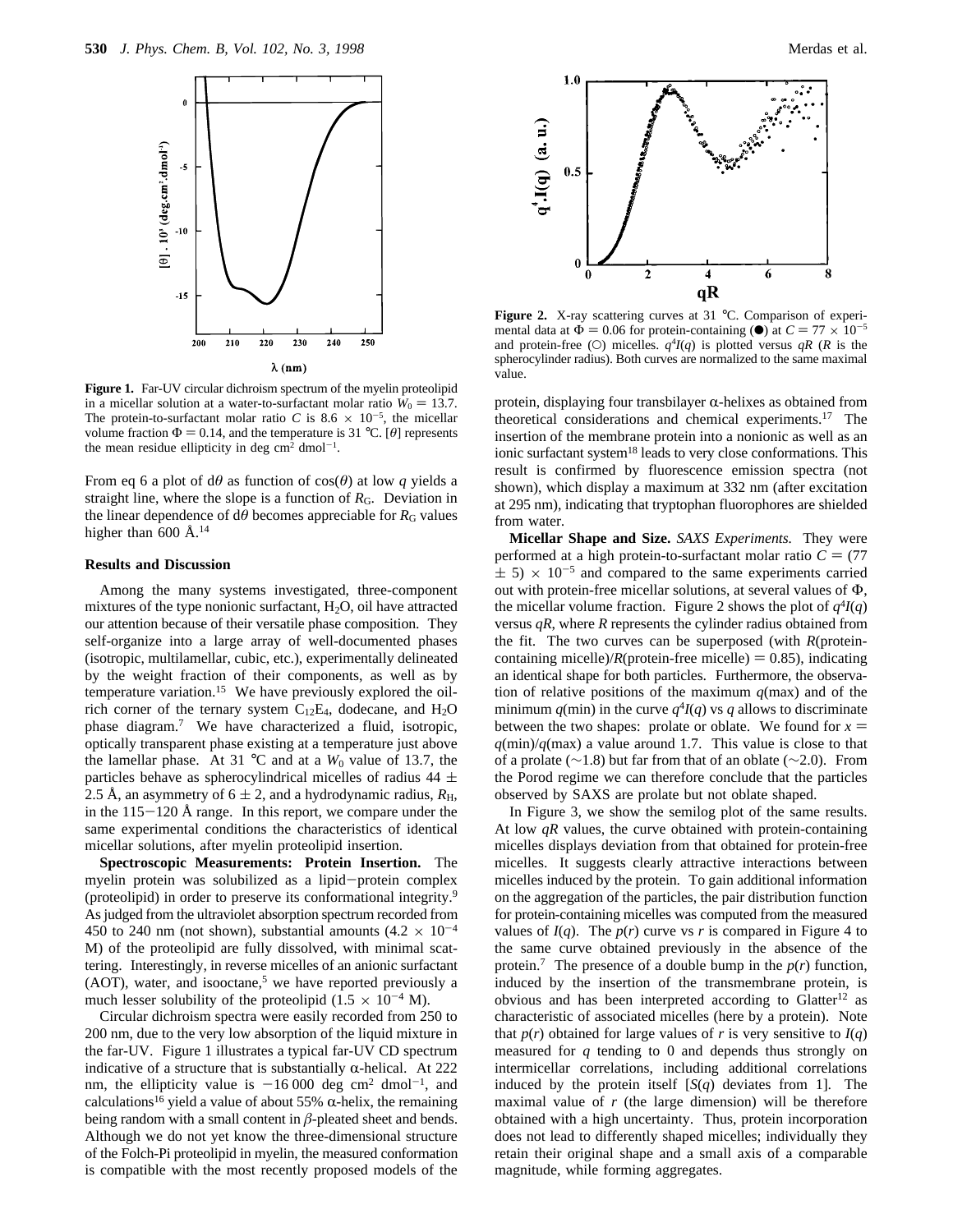

**Figure 3.** Plot of ln *I*(*q*) versus *qR*. Comparison of experimental data at 31 °C for protein-containing  $\dot{O}$  at  $C = 77 \times 10^{-5}$  and protein-free<br>reverse micelles (O):  $\Phi = 0.06$ . The inset gives credence to the reverse micelles (O);  $\Phi = 0.06$ . The inset gives credence to the attractive interactions induced by the protein between micelles within an aggregate.



**Figure 4.** Pair distribution function  $p(r)$  obtained from  $I(q)$  using eq 1 at  $\Phi = 0.06$  for protein-containing ( $\bullet$ ) at  $C = 77 \times 10^{-5}$  and for protein-free micelles (O). Note in the former curve the presence of a double bump characteristic of associated micelles (ref 12).

*Light Scattering.* DQLS and angular dissymmetry measurements were simultaneously performed on the same proteincontaining micellar solutions. Experiments were done at three different protein-to-surfactant molar ratios:  $C = 23 \times 10^{-5}$ ,  $30.5 \times 10^{-5}$ , and  $42 \times 10^{-5}$  (lower than that measured by X-ray scattering). Dynamic light scattering is a global measurement taking into account both protein-free and protein-containing micelles. At the protein concentrations studied, the results can be fitted by a bimodal distribution, differing in  $\tau$ , the time constant, by a factor of 3 and represented in Figure 5 where  $\tau^{-1}$  is plotted versus  $q^2$ . The variation of the diffusion coefficient  $(D_c)$  as a function of the micellar volume fraction is illustrated in Figure 6. The higher diffusion coefficients agree, within the experimental uncertainty, to the value extrapolated to  $\Phi \rightarrow 0$  previously found for the protein-free micelles:  $D_0 =$  $1.5 \times 10^{-7}$  cm<sup>2</sup> s<sup>-1</sup>. The lower diffusion coefficients obtained for protein-filled micelles decrease with protein concentration. The lowest value ( $D_0 = 0.33 \times 10^{-7}$  cm<sup>2</sup> s<sup>-1</sup>) corresponds to the highest protein-to-surfactant molar ratio, implying the formation of large aggregates, probably by protein-micelle close interactions. The values of  $D_0$  and  $R_H$ , the hydrodynamic radius, extrapolated to zero micellar volume fraction are summarized in Table 1.

As a matter of comparison, it is interesting that, at the highest *C* value measured in AOT reverse micelles  $(7.5 \times 10^{-5})$ , the mean  $R_H$  value obtained is much higher (1300 Å) than that measured in C<sub>12</sub>E<sub>4</sub> micelles (450 Å for  $C = 45 \times 10^{-5}$ ).



**Figure 5.** Dynamic light scattering experiments at 31 °C. The diffusion coefficients  $D_c$  are deduced by fitting the light scattering curve by two exponential functions with two characteristic times  $\tau$  scaling as  $q^{-2}$ . Protein-free ( $\blacksquare$ ) and protein-containing ( $\blacksquare$ ) micelles at  $C = 23 \times 10^{-5}$ ;<br> $\Phi = 0.05$  The two respective diffusion coefficients are obtained from  $\Phi = 0.05$ . The two respective diffusion coefficients are obtained from the slope.



**Figure 6.** Variation of  $D_c$  as a function of  $\Phi$ , the micellar volume fraction, at different protein-to-surfactant molar ratios *C* at 31 °C. The open and filled symbols represent respectively protein-free and proteincontaining reverse micelles.  $C = 23 \times 10^{-5}$  ( $\Box$ ),  $C = 30 \times 10^{-5}$  ( $\odot$ ), and  $C = 42 \times 10^{-5}$  ( $\diamondsuit$ ).

**TABLE 1: Micellar Size Parameters**

|       | $D_0 \times 10^7$ (cm <sup>2</sup> s <sup>-1</sup> ) <sup>d</sup> |      |              | $R_{\rm H}$ $(\rm \AA)^e$ |                  |
|-------|-------------------------------------------------------------------|------|--------------|---------------------------|------------------|
| $C^a$ |                                                                   | c    |              | C                         | $R_G(\check{A})$ |
| 23.0  | 1.52                                                              | 0.59 | $110 \pm 10$ | $290 \pm 20$              | $307 \pm 30$     |
| 30.5  | 1.44                                                              | 0.50 | $104 \pm 10$ | $330 \pm 20$              | $340 \pm 34$     |
| 42.0  | 1.52                                                              | 0.34 | $110 \pm 10$ | $450 \pm 25$              | $500 \pm 20$     |

 $^a C =$  [protein]/[C<sub>12</sub>E<sub>4</sub>] × 10<sup>5</sup>. *b* Protein-free micelles. *c* Proteincontaining micelles. <sup>*d*</sup>  $D_0$  is  $D_c$  extrapolated to  $\Phi \rightarrow 0$ . *e*  $R_H$ , the hydrodynamic radius, is obtained from the Stokes-Einstein relation  $D_0 = kT/6\pi\eta R_H$ ;  $R_G$  is the gyration radius.

Angular dissymmetry measurements allow the determination of the radius of of gyration  $(R_G)$  of the aggregated micelles. In our experiments protein-free micelles do not interfere with the measurements of protein-filled micelles, which associate to form large aggregates. The plots of the dissymmetry function d*θ* vs cos(*θ*) obtained at three different protein-to-surfactant molar ratios are illustrated in Figure 7. The increase of the slope with protein concentration is indicative of the increase of the radius of gyration of the aggregates as shown in Table 1. Apparently, no dependence of  $R$ <sub>G</sub> with the micellar volume fraction  $Φ$  was observed under these experimental conditions. The fact that  $R_G$  is independent of  $\Phi$  whereas  $D_c$  is dependent on it, may look surprising at first glance. A detailed explanation of this apparent contradiction is presented in note 19.

Because of the complexity of the results originating from the perturbation of the system induced by protein incorporation, we have thought that, from the value of the hydrodynamic radius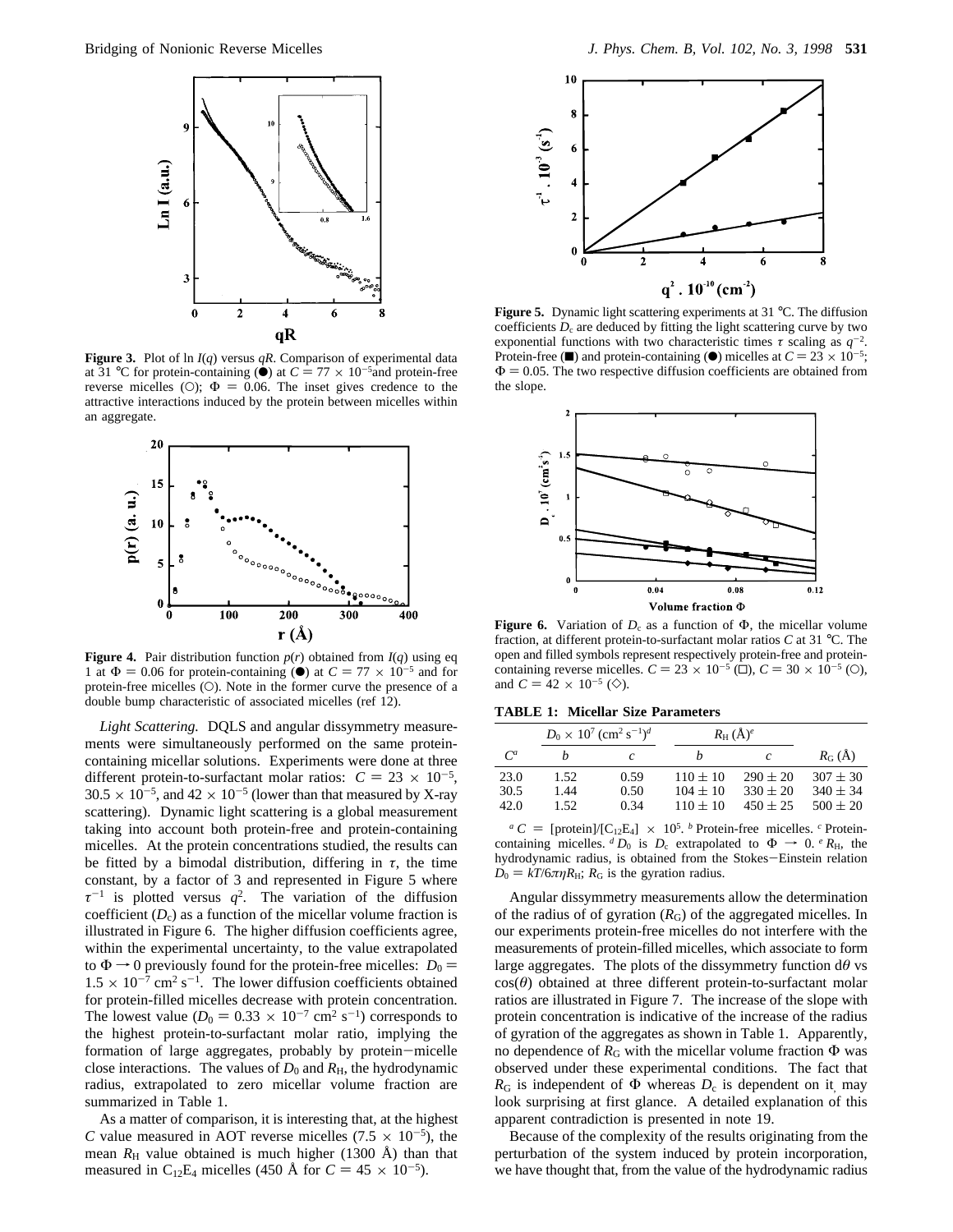

**Figure 7.** Plots of dissymmetry  $d\theta$  versus  $cos(\theta)$  carried out at 31 °C at different protein-to-surfactant molar ratios  $C = 23 \times 10^{-5}$  ( $\triangle$ ),  $C =$  $30 \times 10^{-5}$  (**m**), and  $C = 42 \times 10^{-5}$  (**e**) at  $\Phi = 0.05$ .



**Figure 8.** Correlative variations of  $R_G$ , the gyration radius, with  $R_H$ , the hydrodynamic radius, of aggregates. Solid lines show the theoretical predictions for rods, prolate, oblate ellipsoids, and spheres, calculated using for the smaller geometrical parameter the radius obtained from SAXS experiments (see text and note 19).

alone, we would be unable to deduce properly the shape of the protein-containing aggregates. Different shapes displaying the same value of  $R_H$  will obviously yield different values for  $R_G$ . Thus, different types of relationships will exist between  $R<sub>H</sub>$  and  $R<sub>G</sub>$  depending on the shape of the aggregates.<sup>14</sup>

The plot of  $R_G$  vs  $R_H$ , along with those of different geometrical models such as spheres, rigid rods, prolate, or oblate ellipsoids, allows to distinguish between the possible shapes of the aggregates. We have used the equations of Perrin<sup>20,21</sup> for the theoretical curves of the models, assuming that the smaller geometrical parameter represents the mean radius<sup>7</sup> of the spherocylindrical protein-free micelle (44 Å), i.e., the radius obtained from Figure 2 after addition of the surfactant tail length (8 Å). Such a plot is illustrated in Figure 8, showing that the large protein-containing aggregate can be best fitted by an oblate ellipsoid (disklike shape), the low dissymmetry observed ruling out a rodlike shape. In contrast, for AOT reverse micellar aggregates, the best fit corresponded to a different structure, a random coil.<sup>5</sup>

**Structural Features of the Protein-Containing Micelles.** The incorporation of a transmembrane protein into a selfassembled and well-characterized ternary system may result in overall structures that differ significantly from the initial ones.<sup>8</sup> In this work, we have inserted into nonionic reverse micelles a transmembrane protein (more precisely a water-insoluble proteinlipid complex) modeled in native myelin as a hydrophobic core comprised between two opposite hydrophilic domains.<sup>22</sup> This structure implies that in micelles the protein can sample two different types of environments: on one hand, the micellar



Figure 9. Cartoon illustrating an artist's view of aggregated prolate micelles, linked by protein molecules and aggregated as a disk. It is assumed that micelles are organized as a single layer. The view is perpendicular to the layer plane. The inset illustrates the bilayer structure assembled by the protein bridging two inverted micelles. (Other models may also be equally acceptable.)

aqueous core in contact with the surfactant polar headgroups and, on the other, the hydrocarbon phase with the protruding surfactant hydrophobic tails. The most straightforward topology and the most stable orientation of these protein segments can be represented as follows:<sup>23</sup> the two opposed hydrophilic segments are in contact with the water pool of two distinct micelles, linked by the bundle of four hydrophobic  $\alpha$ -helixes immersed in dodecane and in contact with the surfactant tails.<sup>5</sup> Thus, one or several protein molecules may bring together and bridge the monolayers of two different inverted micelles, reconstituting a bilayer (Figure 9). In addition, the substantial presence of  $C_{12}E_4$  monomers in the mixture suggests the possible binding of a significant number of them to the hydrophobic  $\alpha$ -helical bundle, thus facilitating the solubility of the protein.

From SAXS measurements we know that the presence of the protein does not modify the shape of the individual micelles, although it promotes an aggregation between them. The decrease of the prolate small axis by a 0.85 factor is consistent with the location of a protein domain at the polar-apolar interface, leading to an area increase of that interface for a constant water volume. As a consequence, the number of micelles will increase while their small axis decreases. From light scattering measurements, we observe an increase of the aggregate size with protein concentration, yet even at the highest protein concentration measured, protein-free micelles can be observed in substantial amounts. Assuming a spherocylindrical shape for these micelles, geometric considerations lead to a mean surfactant aggregation number of ∼2500. It can be then calculated that for  $C = 42 \times 10^{-5}$  the ratio of protein molecules to micelles is close to 1. But since we still observe a significant number of protein-free micelles at that protein concentration, we can assume that, in the aggregates formed between micelles and protein, several protein molecules are involved in the bridging of neigboring micelles (represented in the cartoon in Figure 9), leaving a number of micelles protein-free.